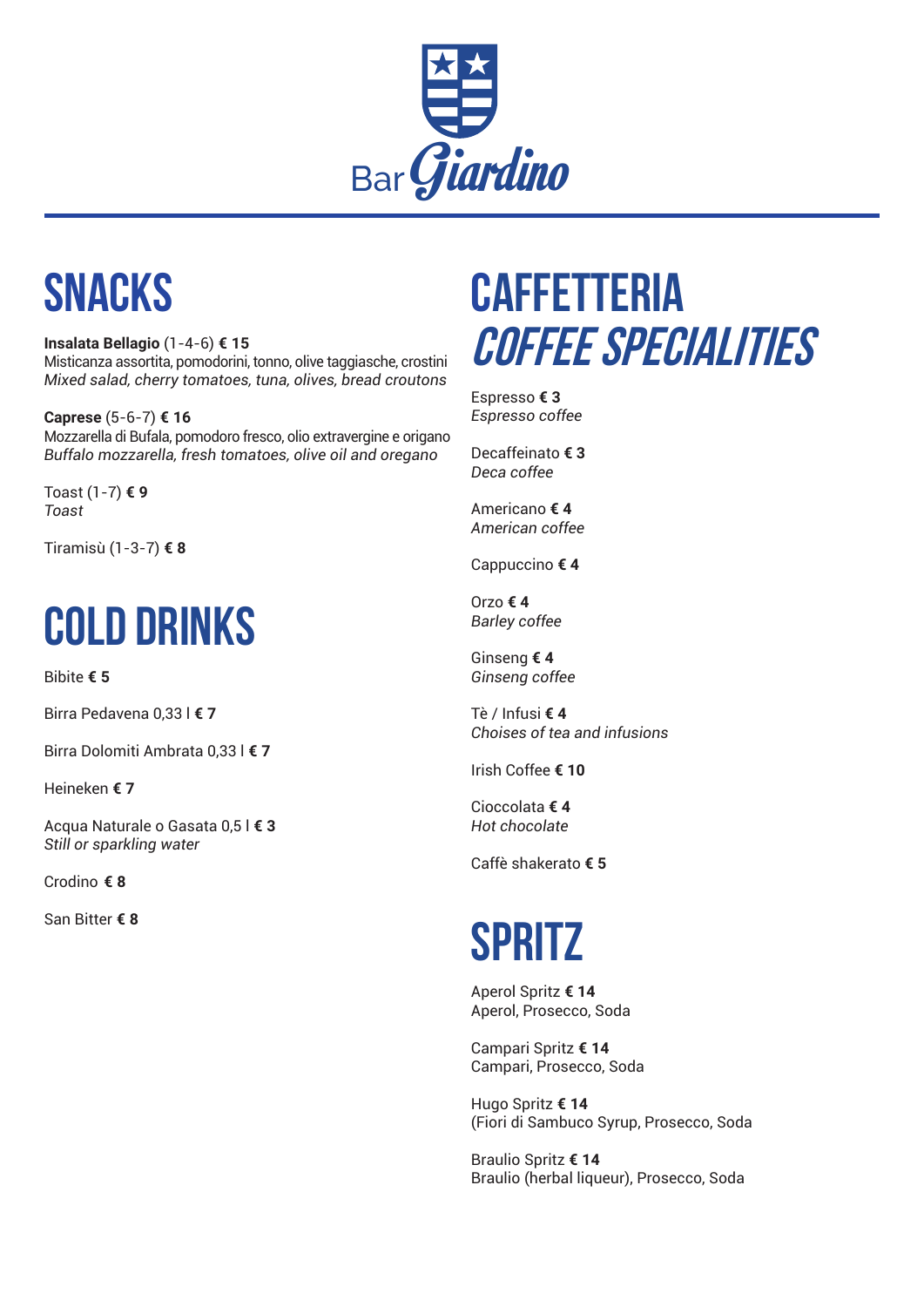### **DISTILLATI SPIRITS**

+ soda **€ 5**

#### **GIN**

 COMO LAKE ITALIAN DRY Gin by R Collection Hotels **€ 12** Bottiglia confezione regalo **€ 45**  *Gift box bottle*

Bombay Gin **€ 9**

Hendrick's gin **€ 10**

Kimerud Gin **€ 10**

Mare Gin **€ 10**

Monkey Gin **€ 14**

Rivo Gin **€ 10**

Tanqueray Gin **€ 9**

Armagnac Duc de Maravat **€ 11**

#### **BOURBON**

Bourbon Bulleit American Whiskey **€ 12** Bulleit Rye 95 American Whiskey **€ 12** Jack Daniel's American Whiskey **€ 12** Caol Ila 12y Scottish Whisky **€ 12** Caol Ila Moch Scottish Whisky **€ 12** Johnnie Walker Black Label Scottish Whisky **€ 12** Lagavulin Scottish Whisky **€ 12** Laphroaig Scottish Whisky **€ 12** Nikka from the Barrel Japanese Whisky **€ 12**

#### **RUM**

Diplòmatico Bianco Rum **€ 12** Diplòmatico Riserva Esclusiva Rum **€ 12** Santiago de Cuba 11y Rum **€ 12** Zacapa 23 years old Ediciòn Negra Rum **€ 15**

#### **VODKA**

Absolut Vodka **€ 8** Belvedere Vodka **€ 10** Grey Goose Vodka **€ 10**

#### **TEQUILA**

Espolon Blanco Tequila **€ 10** Espolon Reposado Tequila **€ 10**

#### **COGNAC**

Hannessy Cognac **€ 12** Remy Martin Cognac **€ 12**

#### **BRANDY**

Cardinal Mendoza Brandy **€ 11**

#### **GRAPPA**

Grappa Segnana "Gentile" **€ 9** Grappa Segnana "Solera di Solera" **€ 12** Maschio Riserva Prime Uve Müller-Thurgau **€ 14**

### **LIQUORI/BITTER DIGESTIVI LIQUEURS/BITTER DIGESTIVS**

Liquore strega **€ 8** Cynar **€ 8** Averna **€ 8** Montenegro **€ 8** Braulio **€ 8** Braulio Riserva **€ 10** Zucca **€ 8** China Martini **€ 8** Brancamenta **€ 8** Fernet Branca **€ 8** Amaro Lucano **€ 8** Jägermeister **€ 8** Amari **€ 8**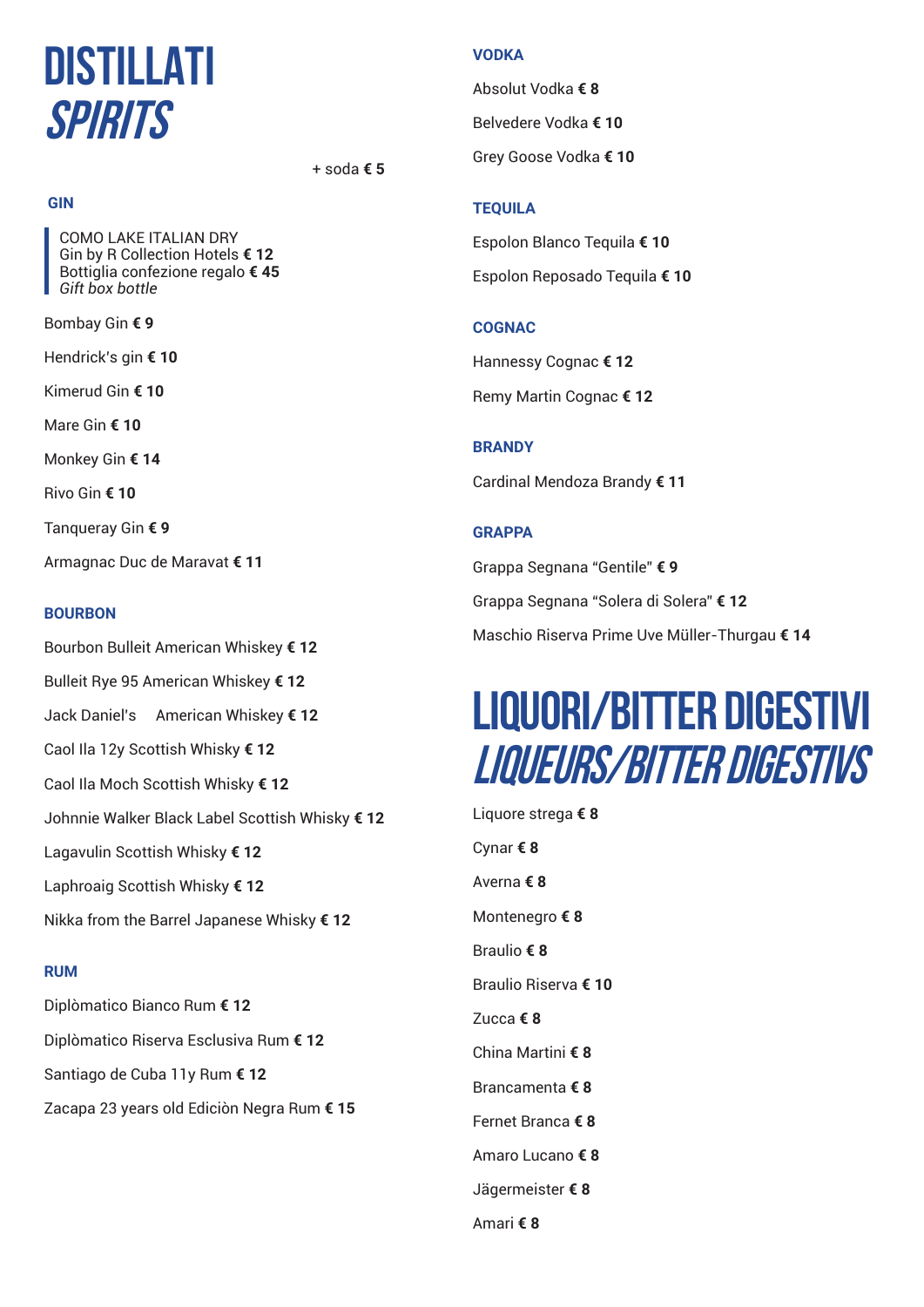### **COCKTAIL PRE CENA PRE DINNER COCKTAIL**

Americano **€ 12** (Red Vermouth, Campari, Soda)

Negroni **€ 12** (Gin, Red Vermouth, Campari)

Gin Martini **€ 12** (Gin, Martini)

Vodka Martini **€ 14** (Vodka, Martini)

Kir Royal **€ 12** (Creme de Cassis, Sparkling wine)

Bacardi **€ 12** (Rum Bacardi, Lemon Juice, Granadine)

Campari Orange **€ 12** (Bitter Campari, Orange Juice)

Manhattan **€ 12** (Whisky, Red Vermouth, Angostura)

Bloody Mary **€ 12** (Vodka, Tomato Juice, Spices)

### **COCKTAIL DOPO CENA AFTER DINNER COCKTAIL**

Espresso Martini **€ 12** (Vodka, Kahlua, Espresso coffee, Sugar Syrup)

Cosmopolitan **€ 12** (Vodka, Cointreau, Lime juice, Cramberries)

Margarita **€ 12** (Tequila, Triple Sec, Lime Juice, Salt)

Daiquiri **€ 12** (Rum Bacardi, Lime Juice, Sugar Syrup)

Mojito **€ 14** (Rum, fresh Mint, Sugar, Soda, Lime Juice)

Amaretto Sour **€ 12** (Amaretto, Lemon Juice, Sugar Syrup)

Whisky Sour **€ 14** (Whisky, Lemon Juice, Sugar Syrup)

Moscow Mule **€ 12** (Vodka, Ginger Beer, Lime Juice, Sugar Syrup)

## **COCKTAIL ANALCOLICI ALCHOL-FREE COCKTAIL**

Virgin Mary **€ 10** (Tomato juice with spices)

Virgin Mojito **€ 10** (Fresh Mint, Soda, Strawberries Syrup, Lime Juice)

Passion Fruit **€ 10** (Passion fruit, Ginger, Ananas juice, Sugar syrup, Salt)

Strawberry passion **€ 10** (Strawberries, Basil, Pink grapefruit soda, Sugar syrup)

Shirley Temple **€ 10** (Sprite, Granadine Syrup)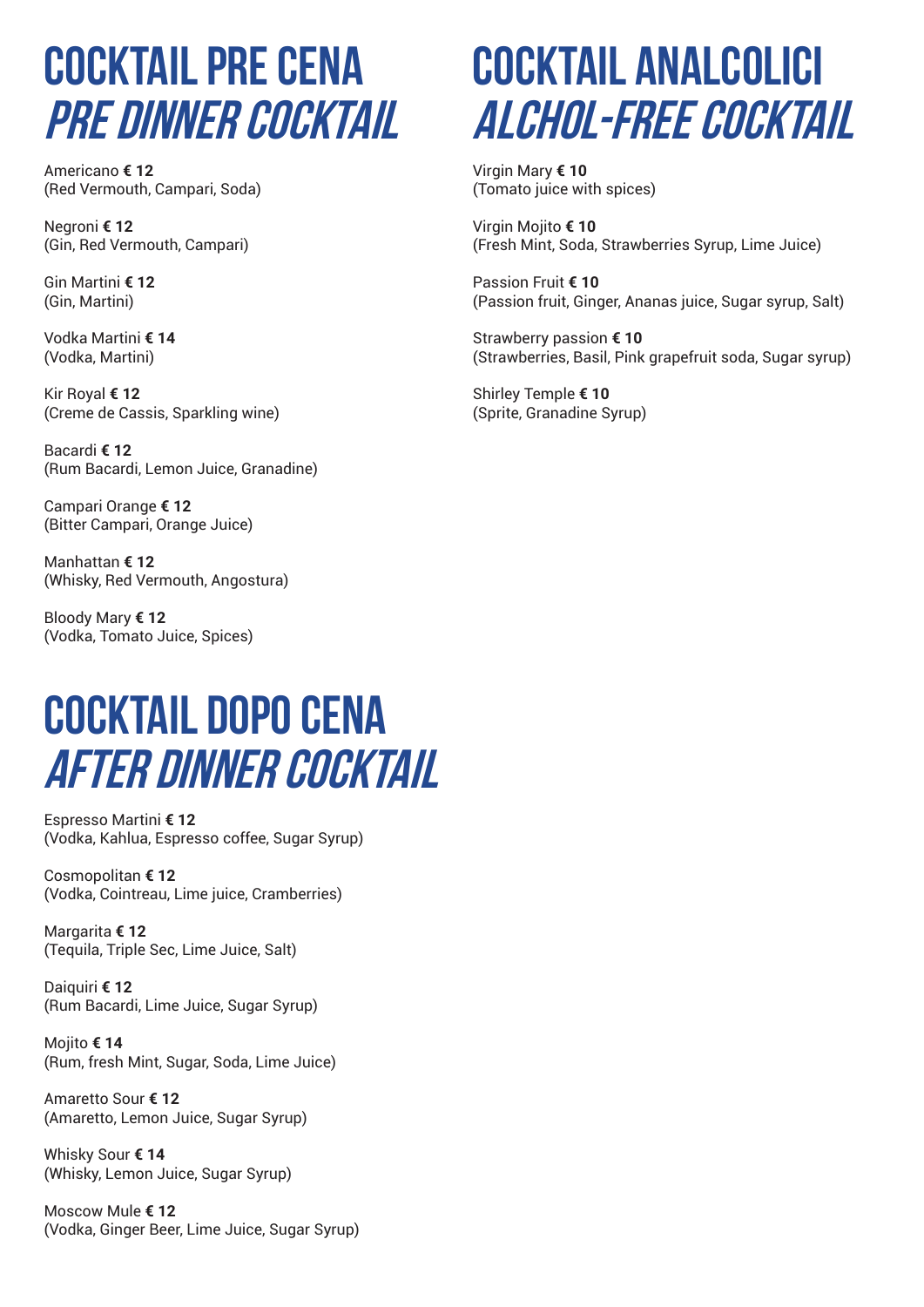# **PROSECCO**

| <b>Bisol Belstar</b> | 11° a bicchiere/glass | €8   |
|----------------------|-----------------------|------|
| 100% Glera           |                       | € 30 |

## **CHAMPAGNE**

| <b>VEUVE CLICQUOT</b><br><b>VEUVE CLICQUOT</b><br>60% Pinot Noir 35% Pinot Meunier 5% Chardonnay | $12^{\circ}$ |                   | € 70         |                        |
|--------------------------------------------------------------------------------------------------|--------------|-------------------|--------------|------------------------|
| <b>RUINART BRUT</b><br><b>RUINART</b><br>60% Pinot Noir 40% Chardonnay                           | $12^{\circ}$ |                   | €85          |                        |
| <b>RUINART ROSÉ</b><br><b>RUINART</b><br>60% Pinot Noir 40% Chardonnay                           | $12.5^\circ$ |                   | € 95         |                        |
| FERRARI Maximum Blanc de blanc<br>100% Chardonnay                                                | $12,5^\circ$ | a bicchiere/glass | € 12<br>€ 40 |                        |
| FERRARI Maximum Blanc de blanc (0.375cl)<br>100% Chardonnay                                      | $12.5^\circ$ |                   | € 24         | FERRARI<br>TRENTO 1902 |
| <b>FERRARI Maximum Rosé</b><br>70% Pinot Nero 30% Chardonnay                                     | $12,5^\circ$ |                   | € 55         |                        |
| FERRARI Maximum Blanc de blanc Magnum<br>100% Chardonnay                                         | $12,5^\circ$ |                   | €75          |                        |
| FERRARI Perlé Millesimato<br>100% Chardonnay                                                     | $12,5^\circ$ |                   | € 60         |                        |

## **IL NOSTRO CHAMPAGNE OUR CHAMPAGNE**

| Brut Carte D'Or Heritage Premier - Magnum<br>42% Chardonnay 28% Pinot Noir 30% Pinot Meunier | $12^{\circ}$ |                   | € 130 |
|----------------------------------------------------------------------------------------------|--------------|-------------------|-------|
| Brut Carte D'Or Heritage Premier<br>42% Chardonnay 28% Pinot Noir 30% Pinot Meunier          | ヿク゜          |                   | € 65  |
| Brut Carte D'Or Heritage Premier<br>42% Chardonnay 28% Pinot Noir 30% Pinot Meunier          | $12^{\circ}$ | a bicchiere/glass | € 15  |

 $\begin{array}{ccc}\nC & A & M & P & A & G & N & \mathcal{E} \\
\text{where}&\text{where}&\text{ } &\text{ } &\text{ } &\text{ } & \mathcal{E}\n\end{array}$ **JEAN DUMANGIN**